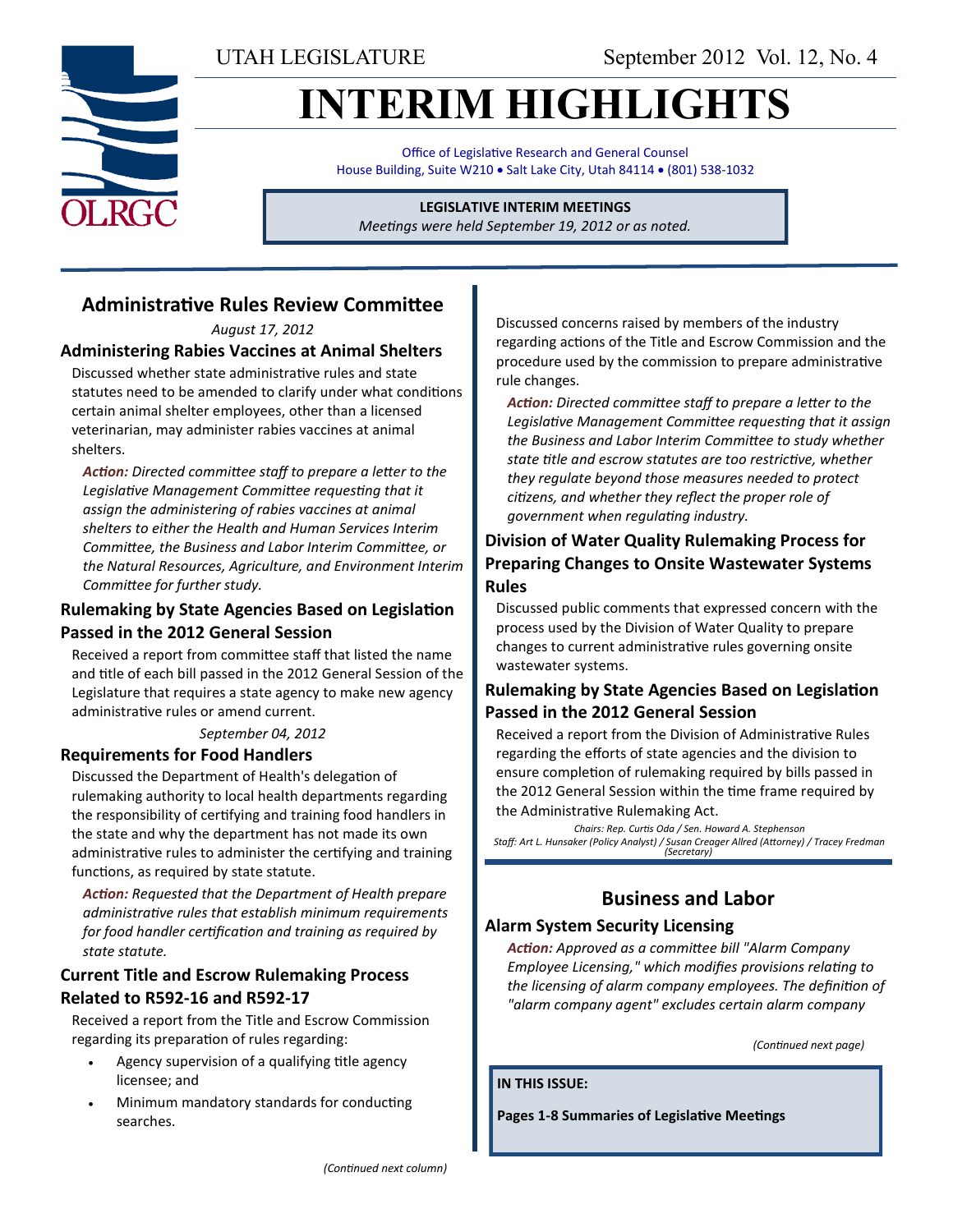#### *employees from licensing requirements.*

#### **Recommendations of the Uniform Building Code Commission**

Received information from the Uniform Building Code Commission regarding its recommended changes to the State Construction and Fire Codes Act. Recommendations include the following:

- Adopting the 2012 International Construction Code, 2012 International Energy Code, and 2012 International Residential Code; and
- Deleting or modifying existing code provisions to conform to the adoption of the new 2012 codes.

### **Recommendations of the Utah State Fire Prevention Board**

Received information from the Utah State Fire Prevention Board regarding its recommended changes to the State Fire Code. Recommendations include the following:

- Modifications of requirements for sprinkler systems in certain garages;
- Assurance of access by inspectors to pump and riser rooms; and
- Requirements for installation of carbon monoxide alarms.

#### **Sunset Review: Insurance Department Coordination with Other States**

*Action: Approved as a committee bill "Reauthorization of Provisions for Insurance Coordination with Other States," which extends these provisions of the Utah Code for an additional ten years.*

#### **Unincorporated Business Entities**

*Action: Approved as a committee bill "Unincorporated Business Entities," which modifies Utah Code Title 48, Partnerships, to enact a new Unincorporated Business Entity Act, and modifies references to the partnership or unincorporated business entities provisions throughout the Utah Code. This legislation is based on recommendations from the National Conference of Commissioners on Uniform State Laws.* 

*Chairs: Rep. James A. Dunnigan / Sen. John L. Valentine Staff: Bryant R. Howe (Assistant Director) / Patricia Owen (Attorney) / Robert H. Rees (Attorney) / Jennifer K. Christopherson (Secretary)*

## **Economic Development and Workforce Services**

#### **Attracting New Commercial Projects Report**

Received a report from the Governor's Office of Economic Development describing the office's success in attracting new

## PAGE 2 UTAH LEGISLATURE • September 2012

commercial projects to development zones.

The report included the following:

- Corresponding increases in new jobs;
- The estimated amount of tax-credit commitments made by the office;
- The period of time over which tax credits will be offered; and
- The economic impact on the state related to generating new state revenues and providing tax credits under the program.

### **Business Development for Disadvantaged Rural Communities Report**

Received a statutorily required report from the Governor's Office of Economic Development on the Business Development for Disadvantaged Rural Communities Act, which provides that the Board of Business and Economic Development may award eligible counties a grant or loan of up to \$75,000 for an economic development project.

#### **Economic Development Task Force - Update**

Received an update from the Economic Development Task Force on its work.

#### **Motion Picture Incentives Report**

Received a statutorily required report from the Film Commission of the Governor's Office of Economic Development on the Motion Picture Incentive Program, which offers post-performance cash rebates or tax credits to approved motion picture companies based on the amount of money spent in the state.

#### **Office of Rural Development Report**

Received a statutorily required report from the Governor's Rural Partnership Board and the Governor's Office of Economic Development about the Office of Rural Development, which fosters and supports economic development programs in rural communities.

#### **Committee Bill Priorities**

*Action: Voted to prioritize two bills being drafted for future committee consideration related to the Utah Commission on Service and Volunteerism and agency reporting provisions.*

#### **Rural Economic Development Strategies**

Received a presentation from Southern Utah University on the Rural Utah Economic Gardening Demonstration Project underway in eleven rural Utah counties. Rural economic development strategies often focus on developing local business from within rather than on a new business recruitment approach.

#### **Rural Fast Track Program Report**

Received a statutorily required report from the Governor's Office of Economic Development on the Rural Fast Track Program, which provides incentives for creating high-paying jobs in rural areas of the state. The program promotes business and economic development in those rural areas and is funded by a portion of the Industrial Assistance Account in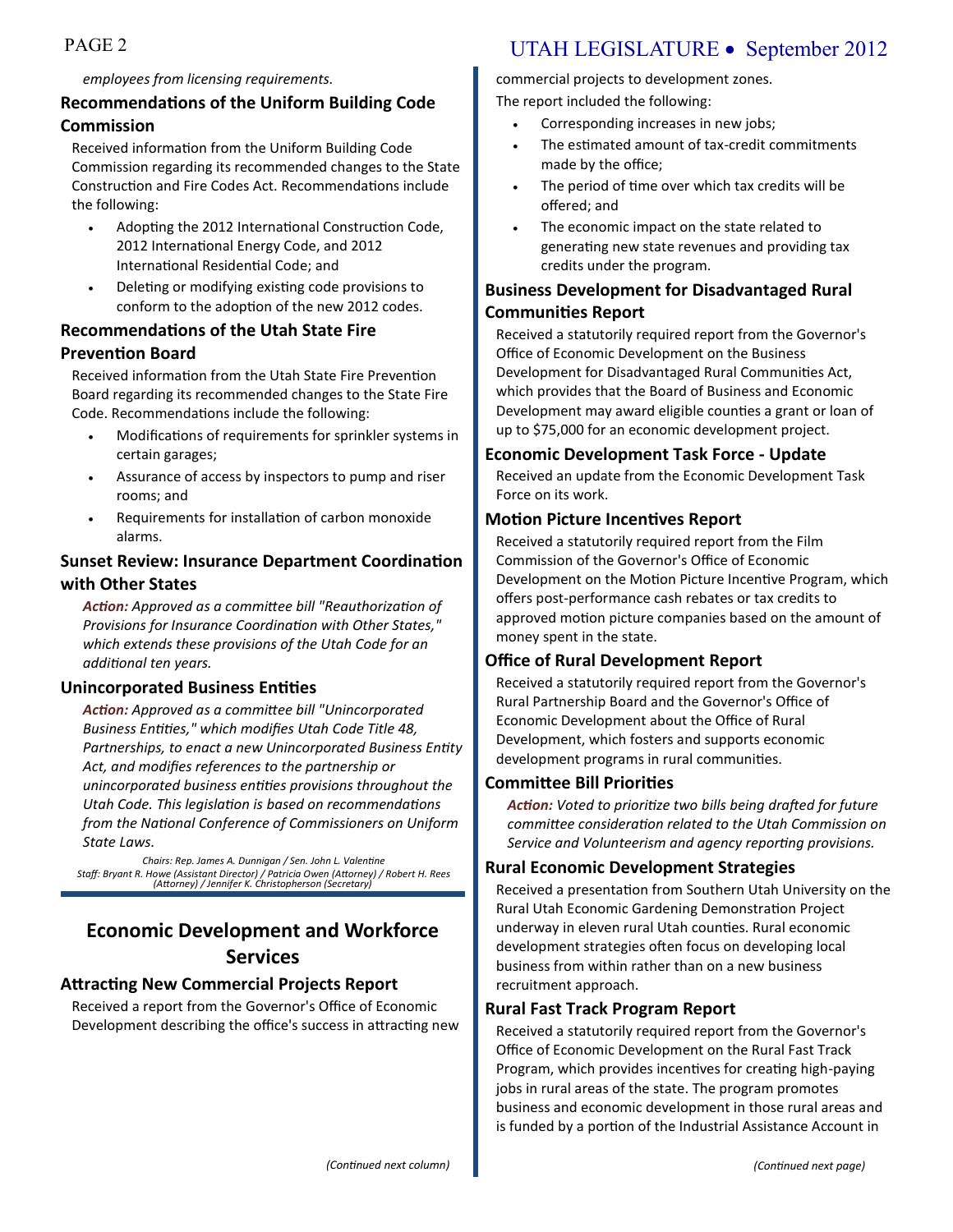#### the General Fund.

#### **Tourism Development Plan Report**

Received a statutorily required report from the Governor's Office of Economic Development evaluating statewide economic trends and conditions in the tourism sector of the economy and an evaluation of the economic efficiency of advertising and branding campaigns.

*Chairs: Rep. Jim Bird / Sen. Stuart C. Reid Staff: Benjamin N. Christensen (Policy Analyst) / Peter Asplund (Attorney) / Robert H. Rees (Attorney) / Debra Hale (Secretary)*

## **Economic Development Task Force**

Discussed air quality issues with a panel of business representatives, health experts, and state agencies. Discussed how air quality is one of many factors that businesses consider when deciding where to locate. Discussed the following options for addressing poor air quality:

- Converting fleet vehicles to cleaner fuels;
- Providing incentives to car-pool or use mass transit;
- Increasing investments in natural gas vehicle corridors;
- Managing vehicle idling; and
- Offering low interest loans for businesses to purchase low-emissions equipment.

*Co-Chairs: Sen. Stuart C. Reid / Rep. Brad R. Wilson Benjamin N. Christensen (Policy Analyst) / Nathan W. Brady (Policy Analyst) / Robert H. Rees (Attorney) / Jennifer Christopherson (Legislative Secretary)*

## **Education**

#### **Appointment of State Superintendent**

Acknowledged the upcoming retirement of the State Superintendent of Public Instruction and heard from the State Board of Education regarding the procedure for selecting the next superintendent.

#### **High-Quality Preschool**

Received a presentation of Granite School District's Title 1 preschool program, which serves economically disadvantaged students and increases school readiness for those students. Within that presentation, the committee received information from Granite School District regarding components of a highquality preschool and the sustained academic outcomes the program has realized. The committee also received information from Utah State University on the evaluation of the program and the research findings on which the program is based. A legislator presented draft legislation "High Quality Preschool Project," which would award grants on a competitive basis to school districts that partner with private providers to offer a high-quality preschool.

#### **Public Education Employment Reform**

Received a status report from the State Office of Education on implementation of the educator and administrator evaluations as required by 2012 General Session S.B. 64, "Public Education Employment Reform."

## PAGE 3 INTERIM HIGHLIGHTS • September 2012

#### **Students at Risk of Academic Failure**

Received a presentation from committee staff and information from the State Office of Education regarding 2012 General Session S.B. 151, [Second Substitute,](http://le.utah.gov/%7E2012/bills/static/SB0151.html) "Students At Risk of Academic Failure Study," which directs the Education Interim Committee to conduct a study of programs that assist students at risk of academic failure. As part of this study, the committee received funding, application, and usage data for the Carson Smith Scholarships for Special Needs Students Program to determine whether funding for the program is sufficient to meet the demand for scholarships.

#### **U-PASS Reporting Requirements**

Received a committee staff briefing and a presentation from the State Office of Education on data that is required to be reported in the School Performance Report by the State Office of Education, and whether or not this data is being reported.

#### **UPSTART Project**

Received an annual report from the Waterford Institute on UPSTART, a home-based school readiness pilot project that is delivered using educational technology.

*Chairs: Rep. Francis D. Gibson / Sen. Howard A. Stephenson Staff: Allison M. Nicholson (Policy Analyst) / Constance C. Steffen (Policy Analyst) / Angela Oakes Stallings (Attorney) / Debra Hale (Secretary)*

## **Government Operations**

#### **Annual Elections Cleanup Recommendations**

Received a presentation from committee staff regarding the remaining proposed substantive and technical changes to state elections law recommended by the Lieutenant Governor's Office that were not addressed in the June committee meeting.

#### **Anonymous Campaign Contributions**

Discussed the disposition of anonymous campaign contributions over \$50, which are not permitted under Utah law.

*Action: Considered draft legislation "Anonymous Campaign Contributions."* 

#### **Campaign Filing by Media Owner**

Discussed whether to repeal statutory language requiring a media owner to file a statement when a newspaper or periodical prints information that may influence an election.

*Action: Approved as a committee bill "Campaign Filing by Media Owner," which repeals provisions, including related criminal provisions, that require a media owner to file a statement when a newspaper or periodical prints information that may influence an election.*

#### **Elections During a Declared Emergency**

Discussed whether to authorize the lieutenant governor to take certain actions related to voting when a declared emergency affects an election.

#### **Internal Service Fund Oversight**

Received a report from the Office of the Legislative Fiscal Analyst regarding Internal Service Funds, which are state entities that provide goods or services to other government agencies.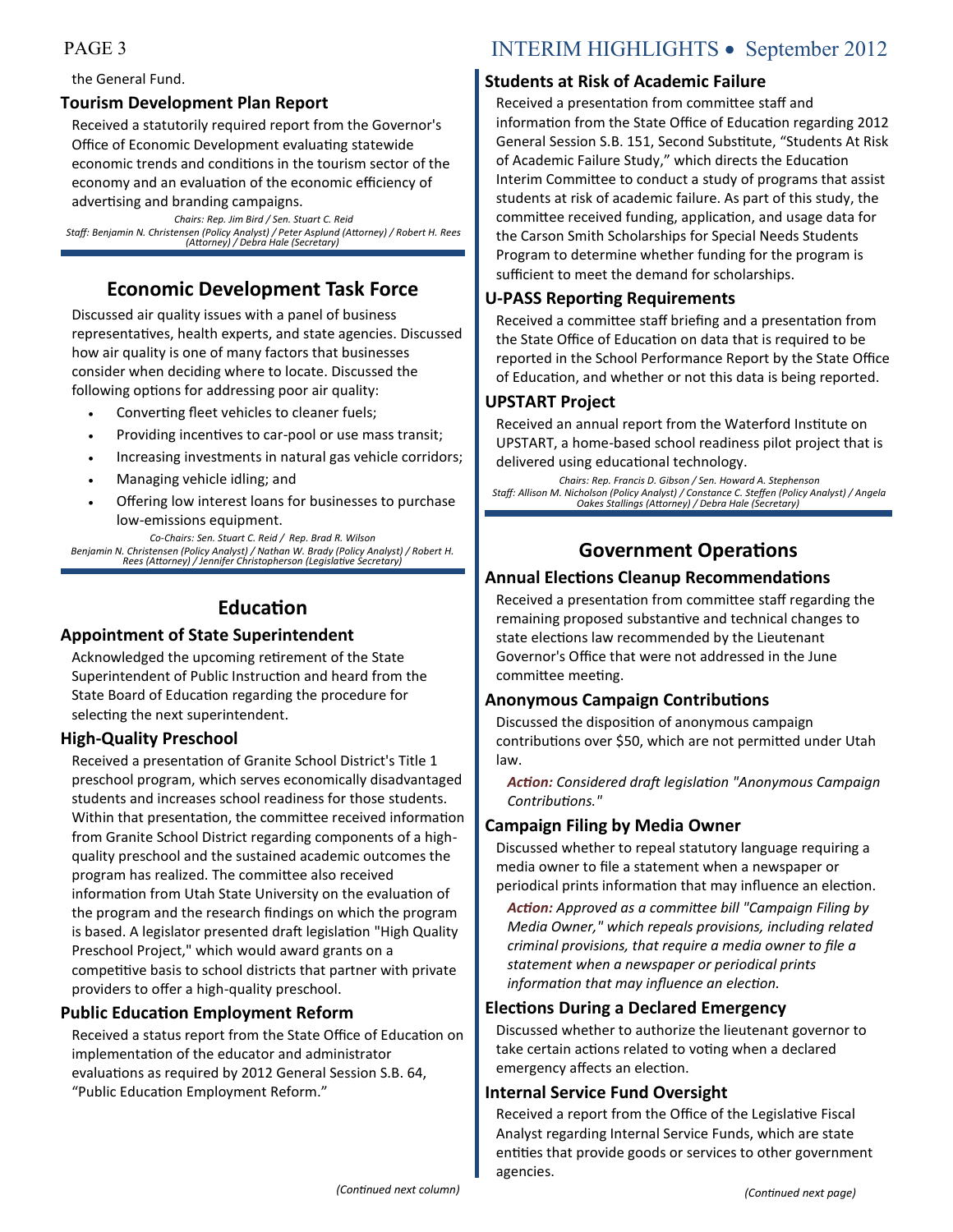The report included recommendations to improve oversight and customer service.

#### **Personal Use of Campaign Funds**

Discussed whether to require a municipality or a county to adopt an ordinance prohibiting the use of campaign funds for personal expenditures.

*Action: Directed committee staff to make additional changes to the current draft legislation "Personal Use of Campaign Funds" and prepare a new draft for consideration by the committee at a future meeting.*

#### **Requirements to Change Form of County**

#### **Government**

Discussed whether to amend the signature requirements for a petition to change the form of a county government.

*Action: Approved as a committee bill "Requirements to Change Form of County Government," which requires that a petition to change the form of a county government be signed by registered voters residing in the county equal in number to at least 10% of the total number of votes cast in the county at the most recent election for president of the United States.*

#### **Scheduling of Special Elections**

Discussed whether to amend provisions related to the dates on which a statewide or local special election may be scheduled.

*Action: Approved as a committee bill "Scheduling of Special Elections," which amends the dates on which the governor, the Legislature, or the legislative body of a local political subdivision may schedule, respectively, a statewide or local special election.*

*Chairs: Rep. Kraig Powell / Sen. Peter C. Knudson Staff: Art L. Hunsaker (Policy Analyst) / Emily R. Brown (Attorney) / Thomas R. Vaughn (Attorney) / Anna M. Allen (Secretary)*

## **Health and Human Services**

#### **Hospital and Clinic Quality Measures**

Received a report from the Department of Health on its development of quality measures to compare clinics and hospitals with one another. The department reported that it has determined it is unable to use its All-payer Claims Database to do comparisons at the clinic level, but believes it can resolve the issue in a few months by requiring more explicit reporting of health insurance claims data.

#### **Second-hand Smoke in Motor Vehicles**

*Action: Approved as a committee bill "Protection of Children Riding in Motor Vehicles," which prohibits a person from smoking in a motor vehicle if a child who is fifteen years of age or younger is a passenger.*

#### **The Children's Center**

Received a report from The Children's Center on the center's role in treating children less than eight years of age with severe behavioral and mental health needs. The center requested that the Legislature restore the \$250,000 in annual state funding that it previously received.

## PAGE 4 UTAH LEGISLATURE • September 2012

#### **Third-hand Smoke in Motor Vehicles**

Considered the effects of third-hand smoke and whether it should be prohibited in commercial vehicles used by more than one employee.

*Chairs: Rep. Paul Ray / Sen. Allen M. Christensen Staff: Mark D. Andrews (Policy Analyst) / RuthAnne Frost (Attorney) / Cathy J. Dupont (Attorney) / Lori R. Rammell (Secretarial Supervisor)*

## **Health System Reform Task Force**

*September 11, 2012*

#### **Responding to the federal Patient Protection and Affordable Care Act**

Received a report from the Insurance Department on the implementation of the task force's August 16, 2012 recommendation that the state adopt the Public Employees Health Program's Utah Basic Plus state employee health insurance plan as the essential health benefits package for purposes of the federal Patient Protection and Affordable Care Act.

The department reported that it filed an emergency rule, effective August 31, to implement the recommendation, and that a public hearing on the rule is scheduled for September 24. The department also reported on the use of health insurance enrollment windows and waiting periods as tools to encourage enrollment and minimize adverse selection against insurers, particularly when the major provisions of the federal Patient Protection and Affordable Care Act take effect in 2014.

*Chairs: Rep. James A. Dunnigan / Sen. Wayne L. Niederhauser Staff: Mark D. Andrews (Policy Analyst) / RuthAnne Frost (Attorney) / Cathy J. Dupont (Attorney) / Lori R. Rammell (Secretarial Supervisor)*

## **Judiciary**

#### **Alimony Draft Legislation**

Reviewed draft legislation "Alimony Amendments," which allows a court to consider fault under certain circumstances when awarding alimony. The committee received public comment from the Sutherland Institute, the Legal Aid Society of Utah, and the American Parental Action League.

#### **Public Shooting Range Targets**

Received public comment regarding the ban on the use of human silhouettes as targets on public shooting ranges. The Division of Wildlife Resources explained that it does not allow human silhouettes as targets during normal business hours because its two public ranges focus on hunter education and training.

#### **Utah Judicial Performance Evaluation Commission**

Received an update from the Utah Judicial Performance Evaluation Commission on the first results of the judicial evaluation process developed pursuant to its statutory mandate. The presentation included a demonstration of the commission's website, the evaluation reports for judges on the ballot in November, and the content of the Voter Information Pamphlet.

*Chairs: Rep. Kay L. McIff / Sen. Mark B. Madsen Staff: Chelsea B. Lloyd (Policy Analyst) / Esther Chelsea-McCarty (Attorney) / Jennifer K. Christopherson (Secretary)*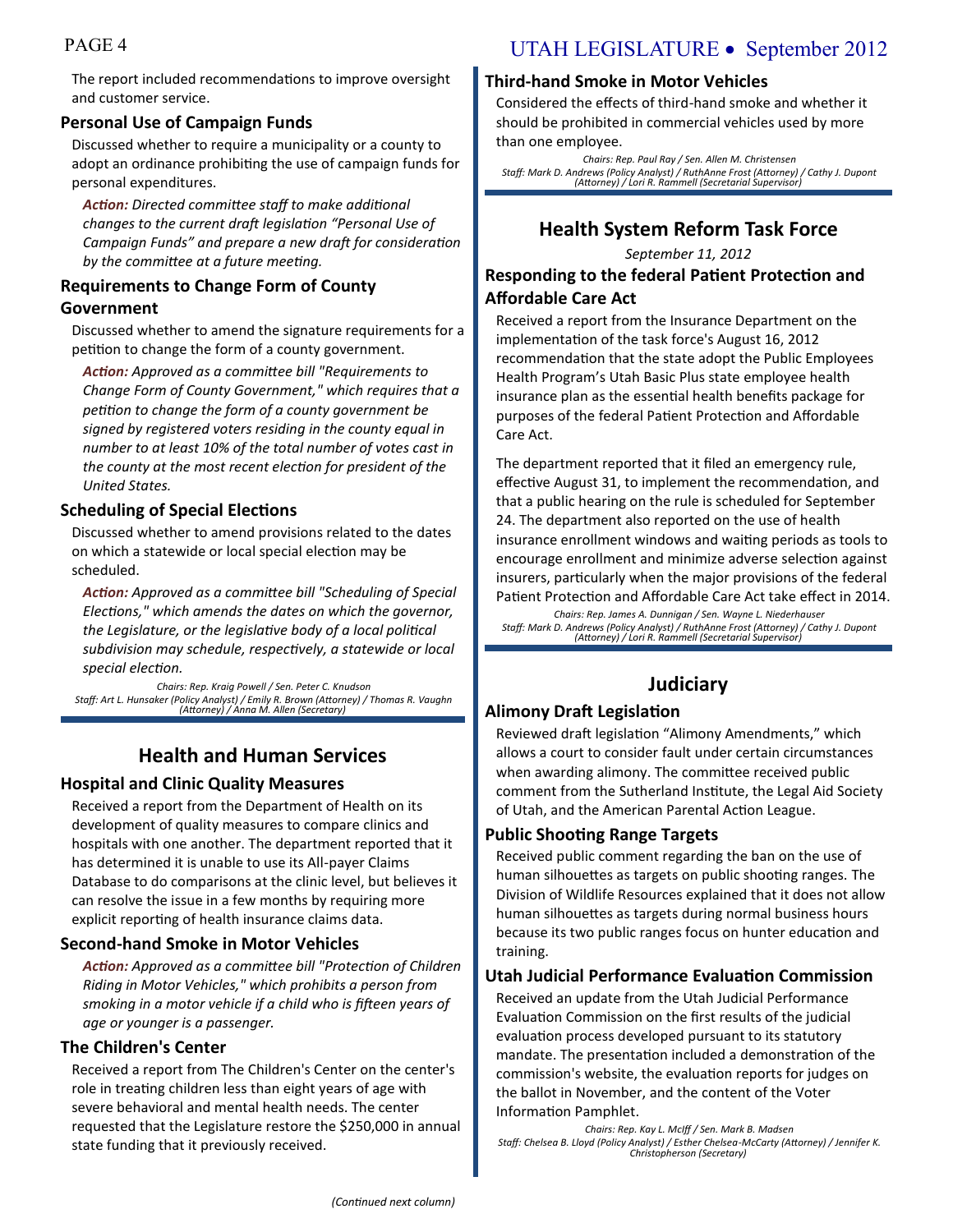## **Law Enforcement and Criminal Justice Concealed Weapons Fees Report**

Received a statutorily required report from the Bureau of Criminal Identification on the amount and use of fees collected for concealed firearms permit applications. The bureau projects 81,552 application requests for 2012. This number is an increase over the 76,943 requests in 2011 and 67,263 requests in 2010. The bureau anticipates roughly \$2.6 million in fees collected and \$2.3 million in expenditures including personnel, supplies, and operating expenses, for 2012, resulting in a fee surplus of approximately \$300,000.

#### **Crisis Intervention Team Training**

Received a report from the Department of Human Services regarding the Crisis Intervention Team training program in Utah. In 2001, the state partnered with local police and the National Alliance on Mental Illness to provide training on how to respond to mental health crisis situations. The Legislature appropriated \$118,700 from the General Fund in 2012 to fund this program. According to the Crisis Intervention Team program, 103 of 147 law enforcement agencies in Utah have an officer trained by the program, and there are currently 1,500 sworn Crisis Intervention Team officers in Utah.

#### **Enticing a Minor**

Received a status update regarding legislation being prepared that would amend current law to clarify that those who act in a way to entice minors to commit a sexual act do not avoid prosecution if they do not actually meet with the minor.

#### **Housing State Inmates in County Jails**

Received a statutorily required report from the Utah Department of Corrections regarding the calculated final state daily incarceration rate. The rate is \$77.94 per day for 2012. The department reported that the 2012 state daily incarceration rate will result in payments to counties of:

- \$61.57 per day for contracted jail beds that also provide treatment programs to state inmates;
- \$56.90 per day for contracted jail beds that do not provide treatment programs; and
- \$38.97 per day for jail beds used to house state probationary or paroled inmates.

### **Seat Belt Compliance on High-speed Roadways**

Received a report from a legislator and the Utah Highway Patrol regarding compliance with seat belt laws and fatality rates on Utah highways. According to the Utah Highway Patrol, less than ten percent of all motorists choose to not use a seatbelt, however, they represent roughly fifty percent of all traffic fatalities and were twice as likely as occupants who used seatbelts to die in accidents that resulted in severely damaged vehicles.

### **Sexual Assault in Utah**

Received a report from the Commission on Criminal and Juvenile Justice regarding sexual violence in Utah. According to the commission, rape is the only violent crime that has a higher rate in Utah than the national average.

## PAGE 5 INTERIM HIGHLIGHTS • September 2012

The commission suggested that the Legislature consider creating a victim treatment fund and enacting legislation allowing a person to seek a protective order when he or she is not in a domestic living arrangement. Currently, dating persons who do not live together or have a child in common may not seek a protective order unless there have been two incidents of abuse.

*Chairs: Rep. Curtis Oda / Sen. Todd Weiler Staff: Nathan W. Brady (Policy Analyst) / Susan Creager Allred (Attorney) / Lori R. Rammell (Secretarial Supervisor)*

## **Legislative Information Technology Steering Committee**

*September 14, 2012*

#### **Desk Phone Contract**

Received presentations from committee staff on the top ranked hosted and non-hosted options resulting from the issued request for proposal for desk phone systems. The committee staff presented cost comparisons based on the needs indicated by legislators and staff. The two vendors made brief presentations and answered questions.

*Action: Recommended to the Legislative Management Committee that the Legislature fund the non-hosted desk phone proposal.*

*Chairs: Rep. John Dougall / Sen. Curtis S. Bramble Staff: Thomas R. Vaughn (Attorney) / Mark J Allred (IT Manager) / Samantha Coombs (Secretary)*

## **Legislative Management Committee**

Received a report from the Office of the Attorney General and the Division of Risk Management requesting approval of a settlement agreement involving the Nebo School District. Since the agreement is in excess of \$500,000 but less than \$1,000,000 it must be approved by the Legislative Management Committee.

#### *Action:*

- *Approved the settlement agreement requested by the Office of the Attorney General and the Division of Risk Management.*
- *Approved the purchase of a new phone (land line) system for the Legislature.*
- *Approved the hiring of a director for the Independent Legislative Ethics Commission.*
- *Approved the requests from the following interim committees and appropriation subcommittees:*
	- *Business, Economic Development, and Labor Appropriations Subcommittee to hold a meeting on October 18, 2012;*
	- *Public Education Appropriations Subcommittee to hold two interim meetings– one to be held on October 10, 2012, and the other yet to be determined; and*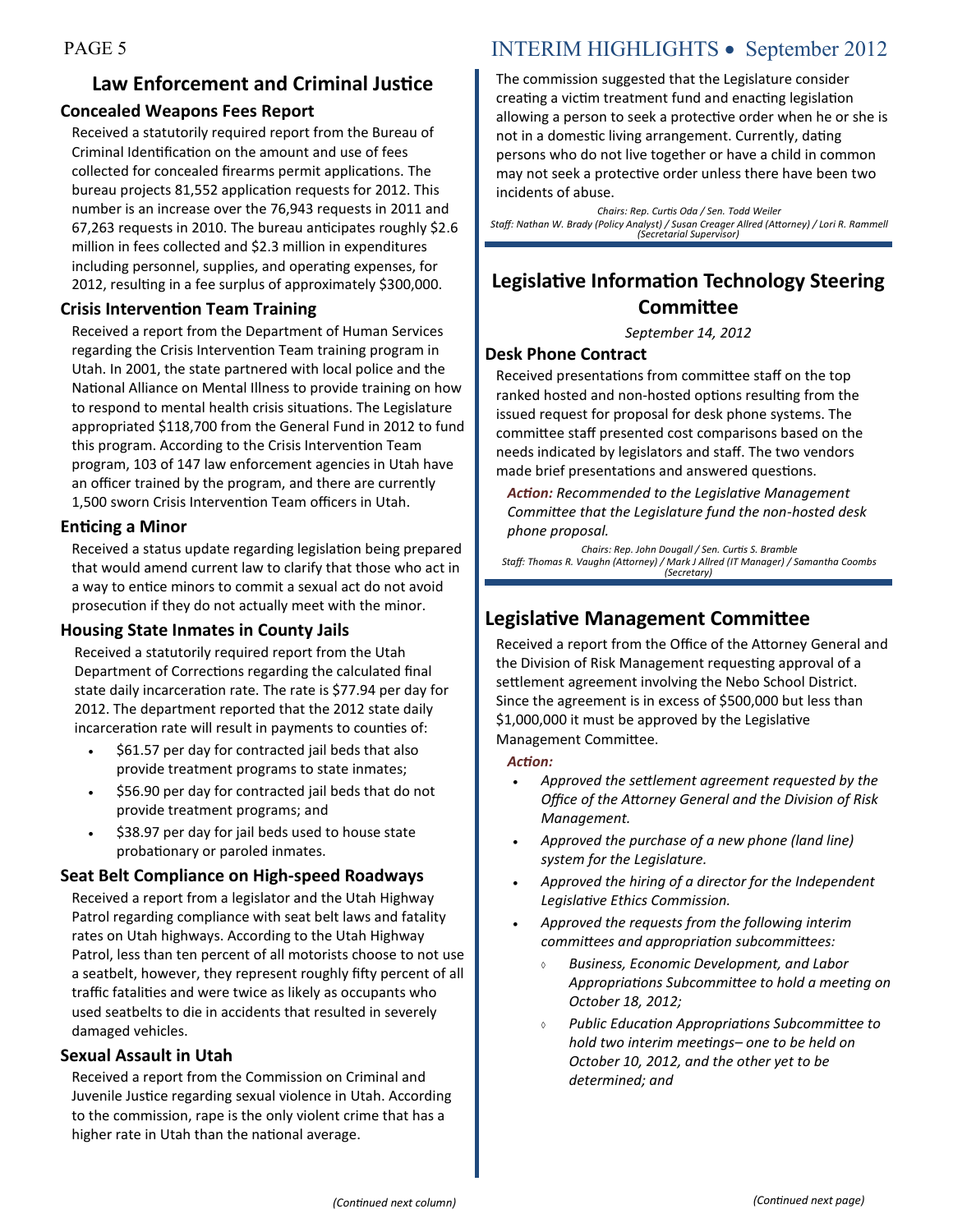- *Health and Human Services Interim Committee to study two additional items:*
	- *Licensing of pharmaceutical researchers in pharmaceutical research facilities associated with Utah universities or colleges; and*
	- *Amendments to responsibilities of an amateur sports organization or its agent under Title 26, Chapter 53, Protection of Athletes with Head Injuries Act.*
- Assigned the study of administering rabies vaccines to animals in animal shelters to the Natural Resources, Agriculture, and Environment Interim Committee.
- Assigned the study of Utah Code provisions regarding the Title and Escrow Commission to the Business and Labor Interim Committee to determine whether changes should be made to assure that the commission fulfills the role envisioned by the Legislature.

*Chair & Vice Chair: Speaker Rebecca D. Lockhart / President Michael G. Waddoups Staff: Michael E. Christensen (Director) / John L. Fellows (General Counsel) / Phalin L. Flowers (Administrative Assistant)*

## **Legislative Records Committee**

#### *August 20, 2012*

#### **Government Records Access Management Act Fees**

Received public comment and discussed the waiver of fees assessed for gathering information related to the Democratic Party's Government Records and Access Management Act request regarding redistricting.

The committee did not approve a motion to waive the fee.

*Chairs: President Michael G. Waddoups Staff: Phil Dean (Policy Analyst) / Rebecca Rockwell (Attorney) / Jennifer Christopherson (Secretary)* 

## **Natural Resources, Agriculture, and Environment**

#### **Consumer Electronic Device Recycling**

Received a statutorily required report from the Department of Environmental Quality on collection, reuse, and recycling systems for consumer electronic devices.

#### **Energy Producer States' Agreement**

Received a statutorily required report from legislators appointed to study and work with legislative members of other energy producing states on the progress of the states' agreements to promote energy production.

#### **State Land Management**

Received a report from the Division of Forestry, Fire, and State Lands; Division of State Parks and Recreation; Division of Wildlife Resources; School and Institutional Trust Lands Administration; and Public Lands Policy Coordinating Office on their responsibilities for the management of state lands.

#### **Sunset Review - Energy Producer States' Agreement**

*Action: Voted to recommend the reauthorization of Utah Code Section 36-12-20, Energy Producer States' Agreement, for a period of five years.*

### **Transfer of Public Lands**

Received a progress report from the Constitutional Defense Council on its study of the transfer of public lands to the state and related legislation.

#### **Water Rights Study**

Received a report from the Department of Natural Resources on water rights legislation recommended by the Executive Water Task Force. The committee identified potential legislation to be considered in the November interim meeting. *Chairs: Rep. Roger E. Barrus / Sen. Ralph Okerlund*

*Staff: J Brian Allred (Policy Analyst) / Tracy J. Nuttall (Attorney) / Anna M. Allen (Secretary)*

## **Political Subdivisions**

#### **County Recorder Authority to Reject a Wrongful Lien**

Received a report regarding the authority of a county recorder to reject a 'wrongful release' in addition to current authority.

#### **Sovereign Citizen Liens**

Received a report from a legislator concluding that current criminal penalties, if enforced, sufficiently address concerns regarding sovereign citizen liens.

## **Utah Telecommunication Open Infrastructure**

#### **Agency**

Discussed a recent audit of the Utah Telecommunication Open Infrastructure Agency, an inter-local agency of certain Utah cities, including a review of the audit by the Office of the Legislative Auditor General and a response by representatives of cities that are members of the agency. The audit found that the agency faces a challenging financial situation for various reasons including poor planning, mismanagement, and unreliable business partners.

*Chairs: Rep. R. Curt Webb / Sen. Casey O. Anderson Staff: Joseph T. Wade (Policy Analyst) / Victoria Ashby (Attorney) / Samantha Coombs (Secretary)*

## **Public Utilities and Technology Certified Natural Gas and Liquefied Natural Gas Service Station Infrastructure**

Received presentations from natural and liquefied gas providers, state and local government fleet services, the State Office of Education, and Jordan School District about the gas provider infrastructure and the nationwide conversion of fleet vehicles, including school buses, from diesel to natural gaspowered. For example, Waste Management Incorporated - Utah began converting all 18,000 fleet vehicles from diesel to natural gas in May of this year.

Additional information about the manufacturing of new gas vehicles, conversion kits, and tax incentives was also provided.

#### **Coal to Natural Gas Baseload Energy Conversion**

Received presentations from the Utah Mining Association, Arch Coal, and Deseret Power about a recently completed University of Utah Bureau of Economic and Business Research report, commissioned by the Mining Association, to study the impact of coal production and coal use in Utah.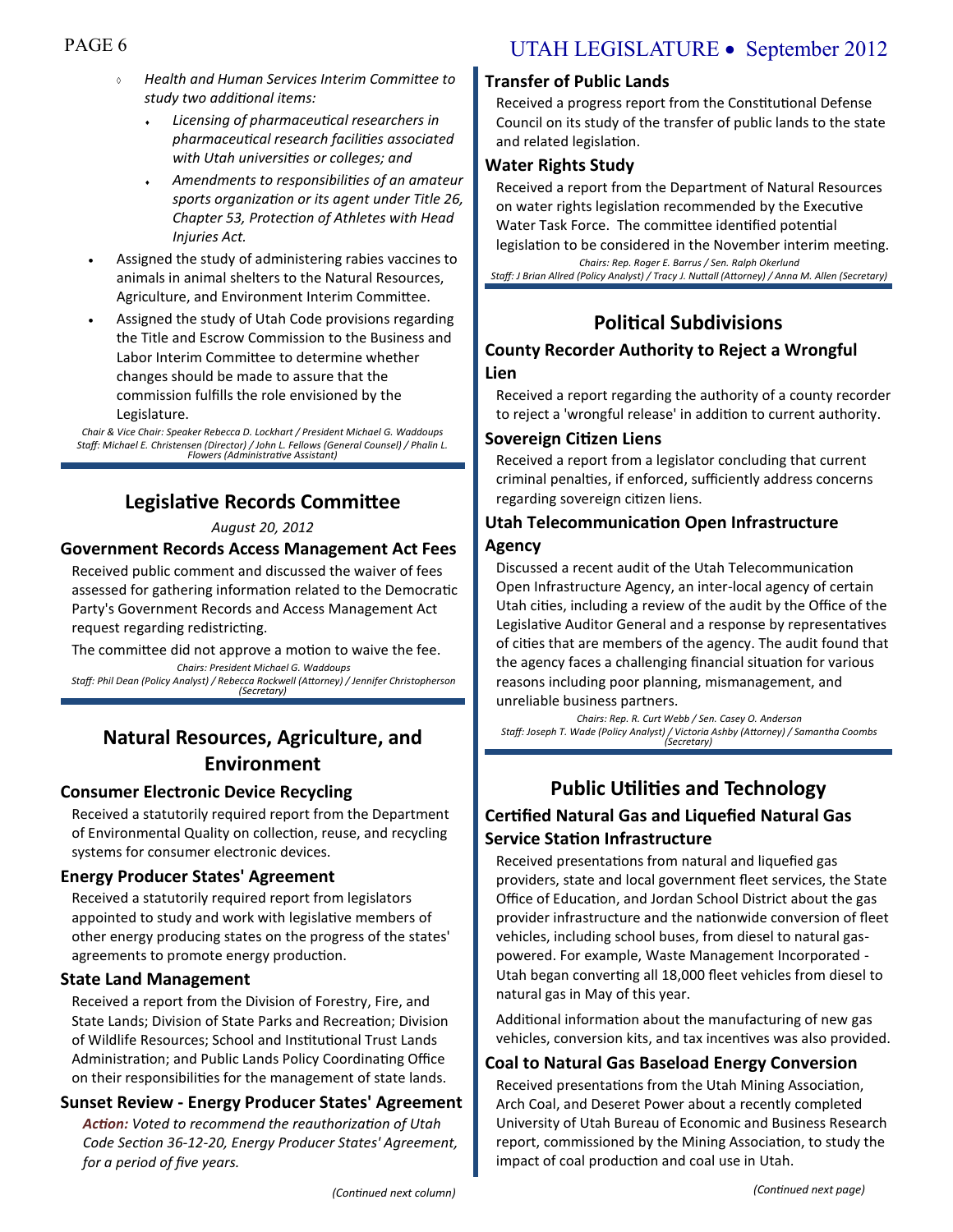The report included information about royalties, taxes, recoverable coal reserves, price stability, and employment. *Chairs: Rep. Michael E. Noel / Sen. J. Stuart Adams Staff: Richard C. North (Policy Analyst) / Robert H. Rees (Attorney) / Tracey Fredman (Secretary)*

## **Revenue and Taxation**

#### **Property tax**

*Action: Approved as a committee bill "Property Taxation of Business Personal Property," which increases a property tax exemption for personal property and repeals an inflation adjustment for the exemption.* 

*Action: Voted to open a committee bill file related to the property taxation of nonprofit entities* 

#### **Utah Telecommunication Open Infrastructure Agency**

Discussed a recent audit of the Utah Telecommunication Open Infrastructure Agency, an inter-local agency of certain Utah cities, including a review of the audit by the Office of the Legislative Auditor General and a response by representatives of cities that are members of the agency. The audit found that the agency faces a challenging financial situation for various reasons including poor planning, mismanagement, and unreliable business partners.

#### **Water Funding and Pricing**

Discussed draft legislation "Sales and Use Tax Allocations for Water Resources Funding" that would allocate 15% of sales and use tax revenue growth to water development projects. Requested that additional information be presented at a future meeting.

*Chairs: Rep. Patrick Painter / Sen. Curtis S. Bramble Staff: Bryant R. Howe (Assistant Director) / Phillip V. Dean (Policy Analyst) / Rebecca L. Rockwell (Attorney) / Samantha Coombs (Secretary)*

## **State Water Development Commission**

*September 18, 2012*

#### **Development of Water Resources**

Received a recommendation from the Utah Rivers Council that the state increase water conservation and conversion of agricultural water before developing additional large-scale water projects.

#### **Public Trust Doctrine**

Discussed the potential impact of the Public Trust Doctrine on water rights and the degree to which the Legislature can influence that impact.

#### **Sales and Use Tax Allocations for Water Resources Funding**

*Action: Recommended to the Legislature proposed legislation "Sales and Use Tax Allocations for Water Resources Funding," which allocates certain sales and use tax revenues to the Water Resources Conservation and Development Fund.*

*Chairs: Rep. Patrick Painter / Sen. Margaret Dayton Staff: J Brian Allred (Policy Analyst) / Tracy J. Nuttall (Attorney) / Anna M. Allen (Secretary)*

## PAGE 7 INTERIM HIGHLIGHTS • September 2012

### **Transportation**

#### **Annual High Occupancy Vehicle Lane Report**

Received a report from the Utah Department of Transportation (UDOT) regarding the High Occupancy Vehicle lane on I-15. The lane carries 10% of traffic but only 4.5% of accidents occur in the lane. During peak traffic hours, average speeds are faster and traffic volume is greater in the lane than in the general purpose lanes.

#### **Annual Review of New Transportation Capacity Projects**

Received a statutorily required report from UDOT regarding the Mountain View Corridor, the reconstruction of I-15 in Utah County, and other highway capacity projects. The I-15 project is more than 90% complete and under budget by \$230 million. Over 700 contractors and 15,000 workers are employed on the project. By the end of 2012, the Mountain View Corridor from 160000 South to 5400 South will be open to the public.

#### **Motor Vehicle Titles**

Receive a presentation from the Division of Motor Vehicles regarding the division's process of issuing a new motor vehicle title at the request of a repair facility or tow company that has not been compensated for services rendered by the owner of the vehicle.

#### **Speed Limit Studies**

The committee received a report from the UDOT regarding studies of 80 miles per hour (mph) speed zones. To date, four 80 mph speed zones have been established between Nephi and Cedar City. Studies show an increased compliance with speed limits, but greater speed differentials between the slower vehicles and faster vehicles. The number of accidents in these zones appears to be stable, with two zones experiencing a decrease of greater than 10%.

*Action: Voted to support considering expanding the freeway segments on which UDOT may establish a posted speed of 80 mph. Currently, an 80 mph speed limit may only be established on I-15 between milepost 222 (south of Nephi) and milepost 64 (north of Cedar City).*

#### **Utah Transit Authority Customer Information**

*Action: Approved as a committee bill "Public Transit District Customer Information," which classifies certain Utah Transit Authority customer information as a private record under the Government Records Access Management Act.*

*Chairs: Rep. Bradley M. Daw / Sen. Kevin T. Van Tassell Staff: Leif G. Elder (Policy Analyst) / Shannon C. Halverson (Attorney) / Tracey Fredman (Secretary)*